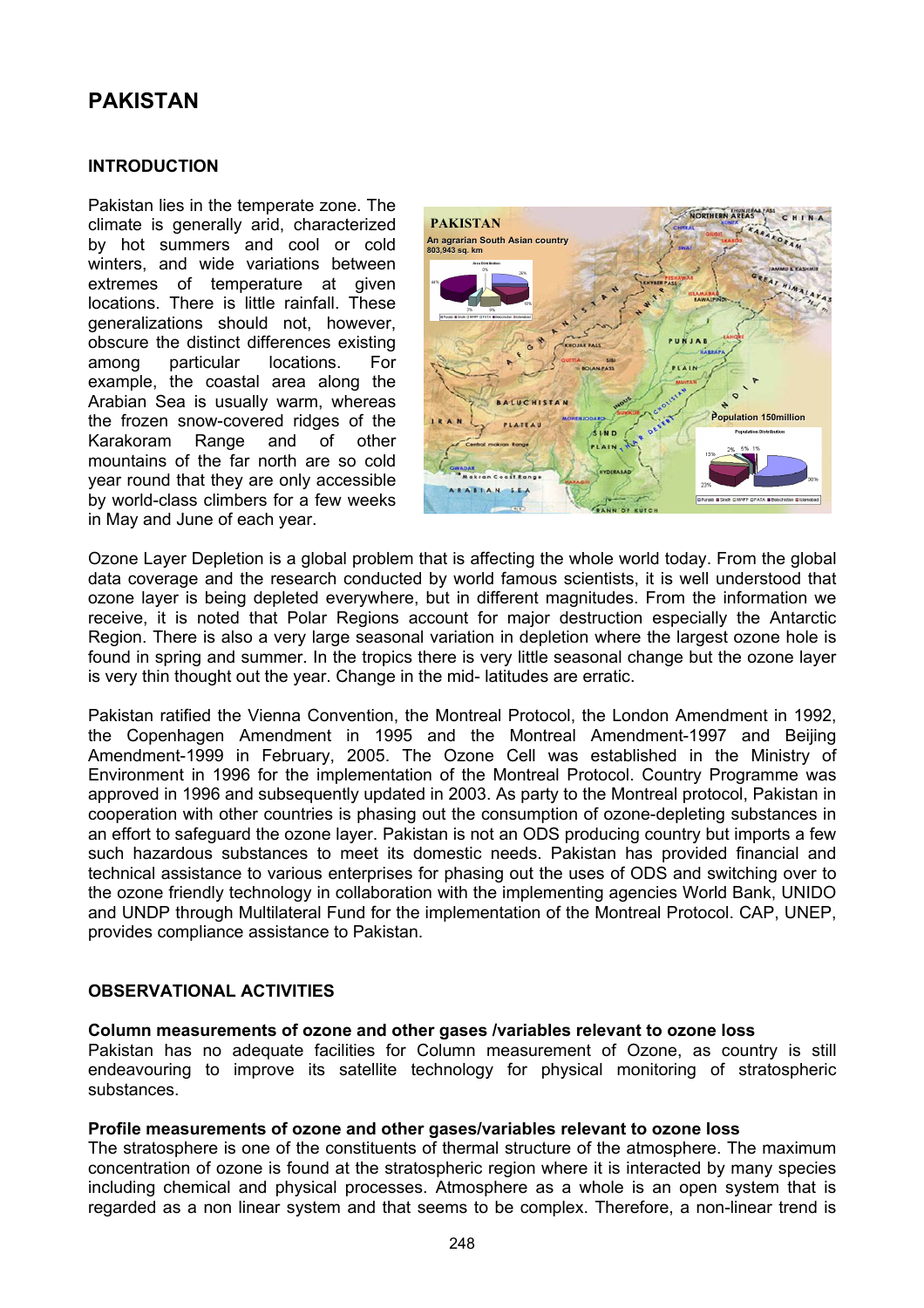plausible to explain phenomenon of ozone layer depletion (OLD). Attention has been paid on analysis of the major portion of historic data on stratospheric  $O_3$  based on ground-based measurements by the Dobson spectrophotometer. Where in estimated parameters for describing non-linearity in the process using polynomial trend functions and predicted values are calculated for the period from 1960 to 1999. Future values for ozone depths are computed till 2006 and compared with the minor portion of the data set.

The objective of the research is to present the result of an analysis of the Total Ozone Mapping Spectrometer (TOMS), total ozone data over Pakistan. Ozone measurement from the American satellite, Nimbus 7 TOMS, which operated from November 1978 through early May 1993 and later on data from the TOMS on-board the Russian Meteor 3 satellite till Dec, 1994 have been used to determine trends in total ozone over Pakistan. Both TOMS data records with spectral range 311- 380 nm, and spectral resolution 1 nm, provide global measurements of total column of ozone on daily basis. Ozone data from 1995 onwards was obtained from Earth Probe and Japanese Advance Earth Observation Satellite (ADEOS) measurements, However, data gap existed for the period between mid 1994 to mid 1995, The reprocessed daily total ozone observations made by these satellites over Pakistan (Karachi 240N, 670E, Lahore 310N, 74ºE, Quetta 31ºN, 670E, Chitral 35º N, 71º E) for the period from November 1978 till December 1998 have been used to investigate total ozone trends. Long term trend estimates obtained from the linear multiple regression analysis show no significant ozone trend in the south of the county (Karachi), However, the measurement for mid latitude (Lahore, Ouetta) northern region (Chitral 350N, 710E) have shown significant negative trend in ozone.

In another study, the tropospheric ozone formation, stratospheric ozone subsidence and its variation (Seasonal) near and above the ground, temperature and dynamic behaviour of the troposphere and stratosphere have been explored. Ozone profile are also measured using GPS based Radiosonde / Ozonesonde balloon sounding system. The flight was carried out at 25' N and 66º E up to 30-35 Km altitude.

Global environmental issues include ozone layer depletion, global warming, acid deposition, tropical deforestation, desertification, pollution problems in developing countries, its impacts and damages affect not only the countries that caused the problems but go beyond their national boundaries and reached a global scale. These problems are inter- related in a complicated manner. The loss of ozone high in the atmosphere as consequences of human activities is a serious global scale environmental problem. Total ozone measurements from Total Ozone Mapping Spectrometer onboard Nimbus 7 (NASA). Meteor 3 (Russian), and Earth Probe (NASA) from November 1978-2001 use to determine the quantitative spatial and a temporal resolution of ozone over the South Asia have been used to investigate total Ozone trends. Long- term trend estimates obtained from the linear multiple regression analysis show no significant Ozone trend in the Southern part of Asia However, the measurement for mid latitude and northern region have shown significant negative trend in ozone.

## **UV measurements**

Ozone Increased surface UV leads to increased troposphere ozone. Ground-level ozone is generally recognized to be a health risk, as ozone is toxic due to its strong [oxidant](http://en.wikipedia.org/wiki/Redox) properties. At this time, ozone at ground level is produced mainly by the action of UV radiation on [combustion](http://en.wikipedia.org/wiki/Combustion) gases from vehicle exhausts.

The depletion of the ozone shield over the Polar regions has raised many questions such as climate and risks for humans and ecosystems resulting from enhanced UV radiations. The human exposure to UV radiation may result in many skin and eye disorders. A quantitative relation between the amount of UV radiation received and its adverse effects needs to be investigated. It is well known that even if the emission of ozone-depleting substances is halted immediately. The continuing depletion of the ozone layer will result in several thousands of extra cases of skin carcinoma. One of the important parameters to determine the extent of the climate change and the increase in UV radiation in the Asia-Pacific region is to monitor solar radiation (UV radiation) on a regional basis Minimum UV irradiation has been observed at coastal city of Karachi (24.87ºN,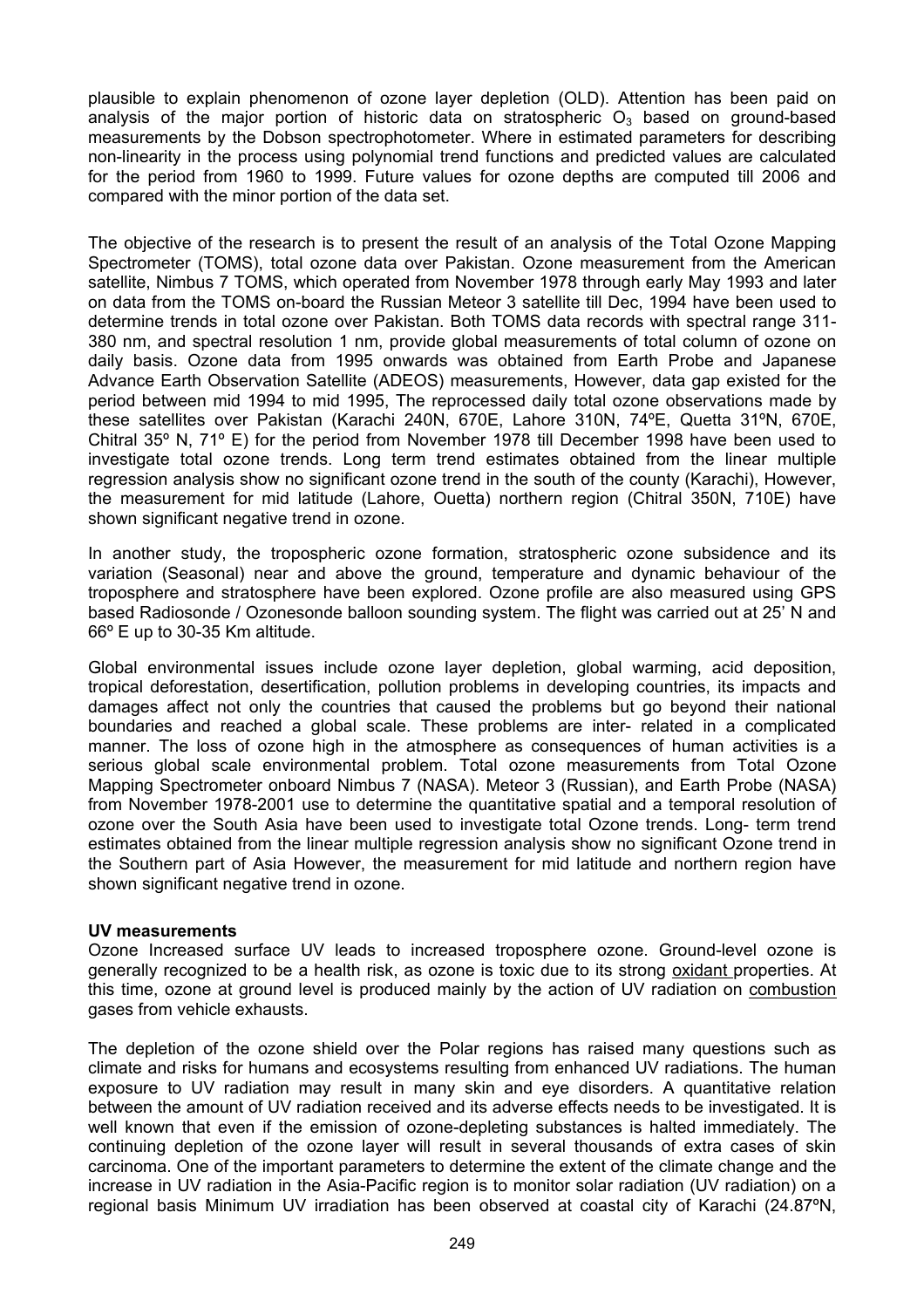67.03ºE) during summer monsoon (July-Aug-Sep) with a cloud cover ranging from 90 to 100% UV-B perturbations have also shown ante-correlation with total ozone.

#### **Calibration activities**

Calibrations are done on experimental scale for specific research needs, large scale calibrations are not performed periodically.

# **THEORY, MODELLING AND OTHER RESEARCH**

Pakistan lack in physical infrastructure as well as skilled human resource for the simulation and mathematical modeling based research in upper atmosphere. The lack of ozone research is due to various reasons including lack of funding, lack of awareness and interest among the society and scientists etc. However research at least to measure ozone concentration over Pakistan and the amount of UV reaching the earth surface is underway.

## **DISSEMINATION OF RESULTS**

The research activity for the upper atmospheric research is almost negligible and results are disseminated only through the collaborating parties as well as peer reviewed science publications.

#### **Data reporting**

Data is reported off and on to the collaborating space research organizations as well as it is occasionally posted on website, whenever available**.** 

#### **Information to the public**

Country has no specific mechanism for public awareness regarding atmospheric forecast. Nevertheless, the Ozone Cell is conducting awareness programmes using information regarding amount of ozone over Pakistan and the global pictures provided by researchers from other countries and the agencies like UNEP and WMO.

#### **Relevant scientific papers**

*Study of Nonlinear Dynamics of Ozone Layer Depletion for Stratospheric Region of Pakistan using Ground Based Instrumentation, Ayub Khan Yousuf Zai and Asif Khan.* 

*Long-Term Trends in Total Ozone over Pakistan Using TOMS Data 1978-98 (SUPARCO–Pakistan).* 

*Ozone Bio-monitoring in Punjab, Prof. Dr. S. Razi Abbas Shamsi.* 

- *A Quantitative Study of Effects of Ozone Layer Depletion on Marine Organisms with Reference to Coastal Region of Pakistan, Muhammad Ayub Khan Yousafzai, University of Karachi/ Institute of Space and Planet Astrophysic.*
- *UV Insulation Monitoring in Asia--Pacific Region (SUPARCO-Pakistan).*

## **PROJECTS AND COLLABORATION**

Pakistan does not possess adequate facilities for upper atmospheric research. Space and Upper Atmosphere Research Council (SUPARCO) is the only public sector organization of satellite research and development. Thus a project titled "*Long-Term Trend in the Total Ozone over Asia using Satellites and Balloon Based Ozonesonde*" is underway but the outcome of research is not very presentable at any international forum.

Research is also underway for "UV Insulation monitoring in Asia-Pacific Region". The sole organization has collaborations with:-

- Asian Association for remote sensing (AARS).
- Asia Pacific Space corporation Organization (APSCO).
- Committee on Space Research (COSPAR).